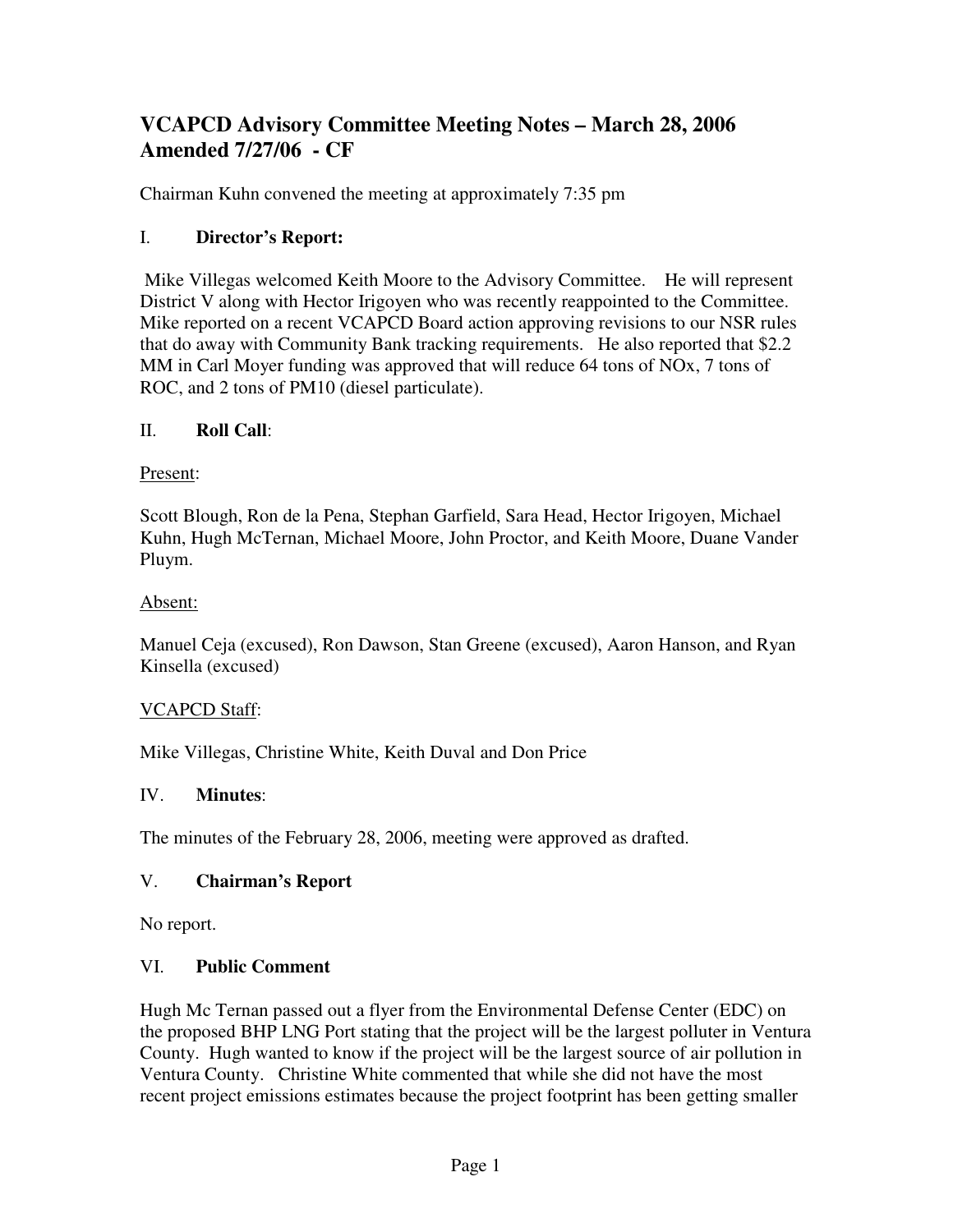over time due in part to commitments by BHP to use LNG powered tankers, supply and crew boats, she stated that there are several larger permitted sources in the County such as the two Reliant Energy power generation plants, Proctor and Gamble, and several of the larger oil fields. Mike Villegas gave a brief description of the project and stated that EPA is the lead agency for air permitting under the Deep Water Ports Act. This Act requires the EPA to use the air pollution control rules of the nearest adjacent State, or in this case, since it is California, the closest Air Pollution Control District. He explained that EPA has determined that our NSR rules do not apply to this project because they have concluded that the project location is more like the offshore areas of the County that have been designated as attainment for the federal 8-hour ozone standards. BHP, however, has made written commitments to EPA and the Coast Guard to install Best Available Control Technology (BACT) and mitigate emissions from the project. There will be a joint Coast Guard/State Lands public meeting on the draft EIR/EIS document on April 19, 2006. Mike also mentioned briefly that a LNG Port has also been proposed to be built on Platform Grace.

Ron de la Pena brought to the attention of the Committee members that there is a concern about plumes generated from hospital surgery rooms being emitted directly to the atmosphere. He stated that emissions can be generated from lasers that vaporize tissues and that they may be carcinogenic. He has heard that some hospital employees are concerned that nasal and sinus cancers are occurring as a result. Keith Duval stated that there is a State Agency that regulates activities that occur at hospitals and this should be brought up with them. Mike Villegas shared that there is now a State Airborne Toxic Control Measure (ATCM) that limits ethylene oxide sterilization emissions that used to be directly vented to the atmosphere.

Sara Head asked if it has been determined whether the Advisory Committee Members will be required to take an Ethics Training Course by 2007. Mike Villegas said he would check into that and get back to the Committee.

## VII. **Old Business**

There was no old business.

# VIII. **New Business**

Proposed New Rule 26.12, Federal Major Modifications

Don Price's presentation (PowerPoint Presentation attached) started with a review of the key elements of our New Source Review program; 1) BACT, 2) emissions offsets if the source is over 5 tons per year of NOx or ROC, and 3) public notice requirements. He stated that the proposed new rule will not change any of these requirements. He reviewed the background behind federal NSR Reform provisions that were published in the Federal Register on December 31, 2002. The deadline for states (and air districts) to adopt updated rules was January 2, 2006. EPA's stated purpose for NSR Reform is that the old NSR rules prevented plant upgrades leading to a lack of efficiency, and in some case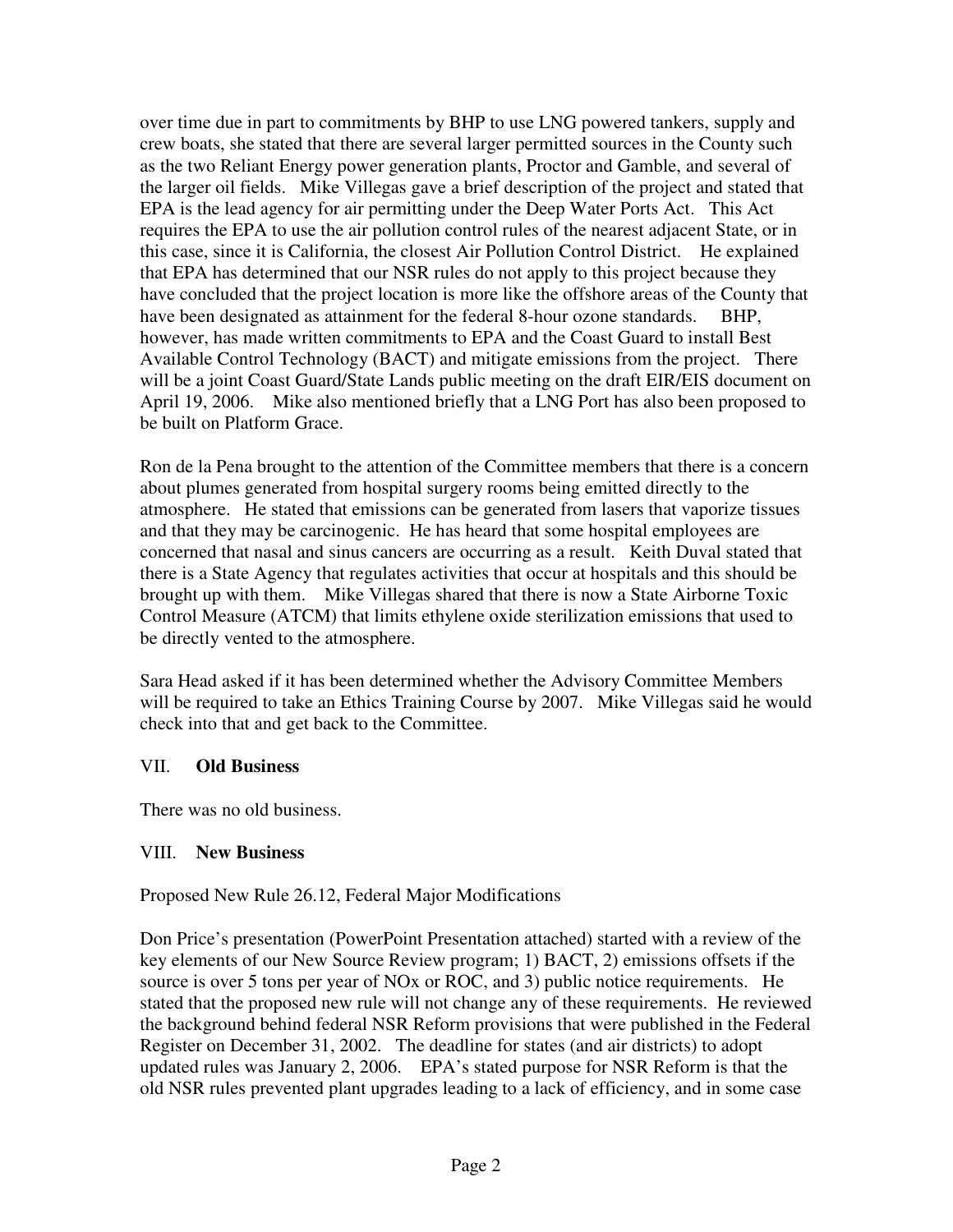more air pollution. However, there are concerns voiced by many that after promulgation, fewer types of plant modifications nationwide will be considered federal major modifications and thus will not require BACT, offsets, or public notice. Several federal NSR Reform provisions have been vacated by various Federal Courts; 1) Clean Units, 2) Pollution Control Projects, and 3) Routine Maintenance, Repair, and Replacement. These are not going to be discussed further and are not included in our proposed District rule revisions.

In our proposed new Rule 26.12, the District defines a new term called "Federal Major Modification." It also sets up a series of exclusion criterion, whereby if met, excludes a project from being a federal major modification. The first exclusion criteria involves a series of EPA emission increase calculations that can be used to determine if the modification will remain below 25 tons per year of ROC and NOx (federal major source threshold). The second exclusion criteria is if a facility has a Plantwide Applicability Limit (PAL) in place and the emissions increase does not exceed the PAL emissions limits, then the modification is not a federal major modification. The PAL has to already be in place at the time of the modification.

If one of these exclusion criterion is met, then the facility can get out of two federal-only requirements; 1) Alternatives Analysis and 2) Statewide Compliance Certification. Don pointed out that ARB has received a petition from an environmental group claiming that SJVAPCD's exclusion of Statewide Compliance Certification requirement is a relaxation under SB288, the "Protect California Act of 2003" that requires District NSR rules cannot be less stringent than what were in place on December 31, 2002.

At this point, Keith Moore asked for a clarification of what a Federal Major modification is in Ventura County. Sara Head answered that it would be 25 tons of NOx or ROC and that an expansion of a power plant (a new turbine) would be a good example.

Michael Kuhn asked if there were any circumstances where a project would have less than a 25 ton per year increase using federal calculation methodology and more than a 25 ton per year increase using District calculation methodologies. Don Price answered yes, absolutely; this could happen due to the differences in emissions increase calculations. He went on to say, that the new rule would not change anything in our existing District NSR program requirements, including the way emission increases are calculated. All we are doing is adding the revised federal calculations that can be used to determine if a project meets the definition of a federal major modification. If it does not meet that definition, the facility can get out of doing two things: 1) Alternatives Analysis, and 2) Statewide Compliance Certification. Eliminating these requirements will not be a relaxation under SB 288 because under CEQA, larger projects already have to conduct an Alternatives Analysis and major facilities already have to comply with applicable California Clean Air Act and District rules and regulations. In addition, if a facility has a Title V (Part 70) permit they are required to certify annually that they are in compliance with all permit requirements. We really don't think that anyone would go to all the trouble to use the proposed Rule 26.12 in Ventura County because there really is no advantage to be gained.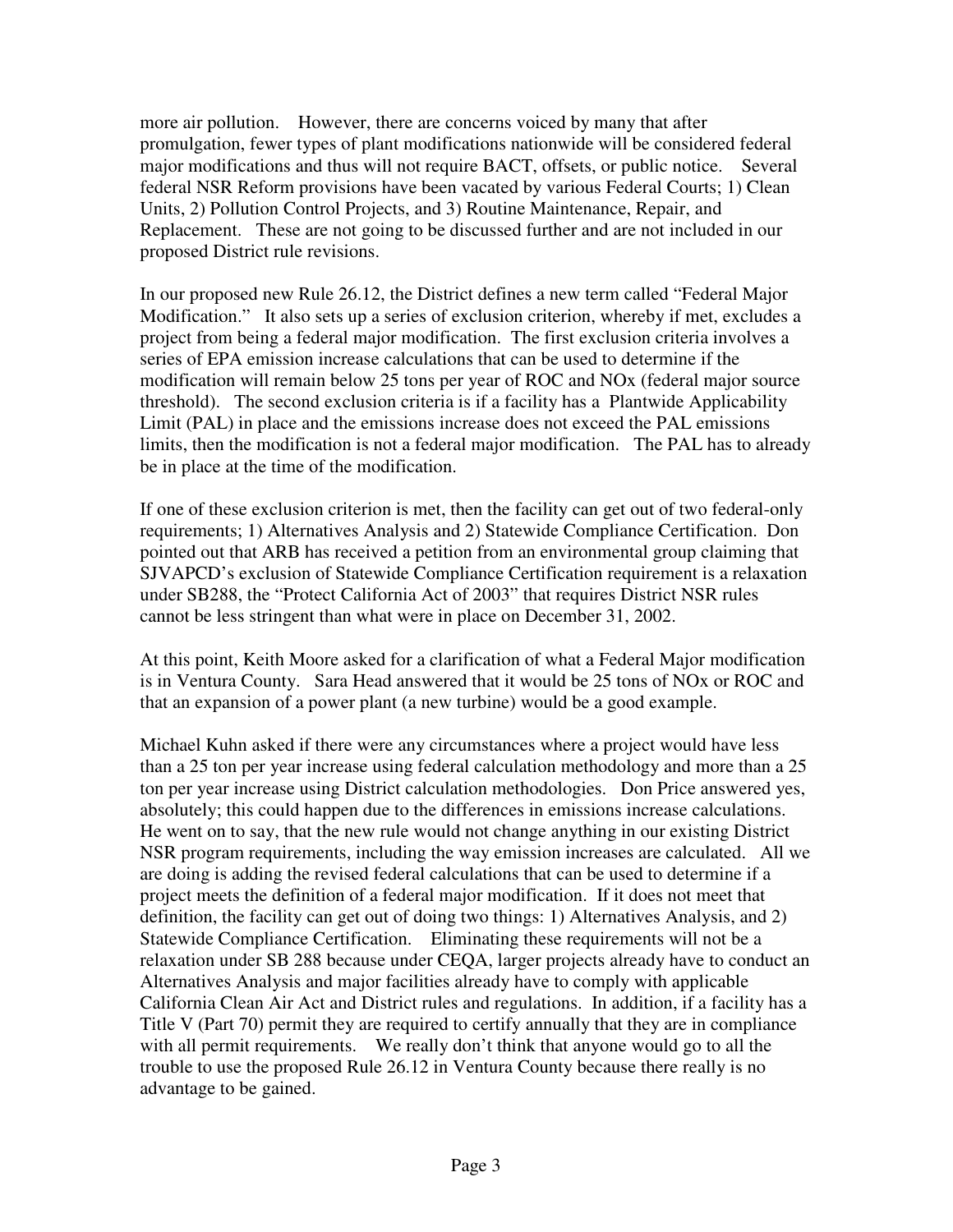Don continued by adding that if we don't incorporate the federal NSR reform changes into our rules, EPA could initiate a SIP call which would result in increased offset threshold requirements and ultimately could result in the loss of Federal Highway funds. We have reviewed our proposed rule with EPA Region IX staff and they have given us preliminary conditional approval that our rule will be ok. The reasons they feel our rule is approvable is that federal law allows State and District's rule to be more stringent than federal rules. ARB is also ok with our rule at this time; however, they have put us on notice that we may have to remove the Statewide Compliance Certification exemption depending on their analysis of the SB 288 petition.

Sara Head made the comment that there is a built-in California-ism, in that California implies that NSR is for non-attainment new source review, but under the Federal Program NSR can be for attainment new source review otherwise known as Prevention of Significant Deterioration (PSD). She said that it appears to her that when we are talking about federal major modification we are talking about federal non-attainment pollutants, and not talking about PSD. She recommended that we think about clarifying this point in the staff report. Mike pointed out that we are not a PSD delegated District, so it's not really an issue for us. We have adopted federal PSD regulations by reference (Rule 26.10) and applicants need to work with EPA to obtain PSD permits.

Sara Head asked if we have many facilities with PALs in place. Mike answered that he thought we might have two – Proctor and Gamble and Imation.

Chairman Kuhn asked for a motion. Stephan Garfield made a motion that the committee recommend that the VCAPCD Board adopt Rule 26.12. Michael Moore seconded the motion. The Committee voted 11 to 0 in favor of the motion.

Proposed Amendments to Rule 74.30, Wood Products Coatings

Don Price made a presentation on proposed amendments to Rule 74.30. The rule was last revised in September 1996. The State required districts to periodically look at their rules to make sure they are employing "All Feasible Measures" to reduce ozone precursors, in the case of this rule, Reactive Organic Compounds (ROC). When we reviewed what other district rules require we found that SCAQMD's Rule 1171 requires lower limits for solvents used for surface preparation, repair and maintenance cleaning, and cleaning of application equipment. Our rule revisions proposes to reduce ROC limits on solvents used in these categories from 200 g/l to 25 g/l. We are also proposing to revise the definition of High Volume Low Pressure Spray (HVLP) equipment so that we are consistent with what SCAQMD and other districts in the State require. We are adding a section to state what test methods are used to determine if spray equipment meets the definition of HVLP to help our inspectors in the field. In addition, language is proposed that clarifies that this rule does not apply when wood products are painted at the site of permanent installation. The District's Architectural Coatings Rule would apply in this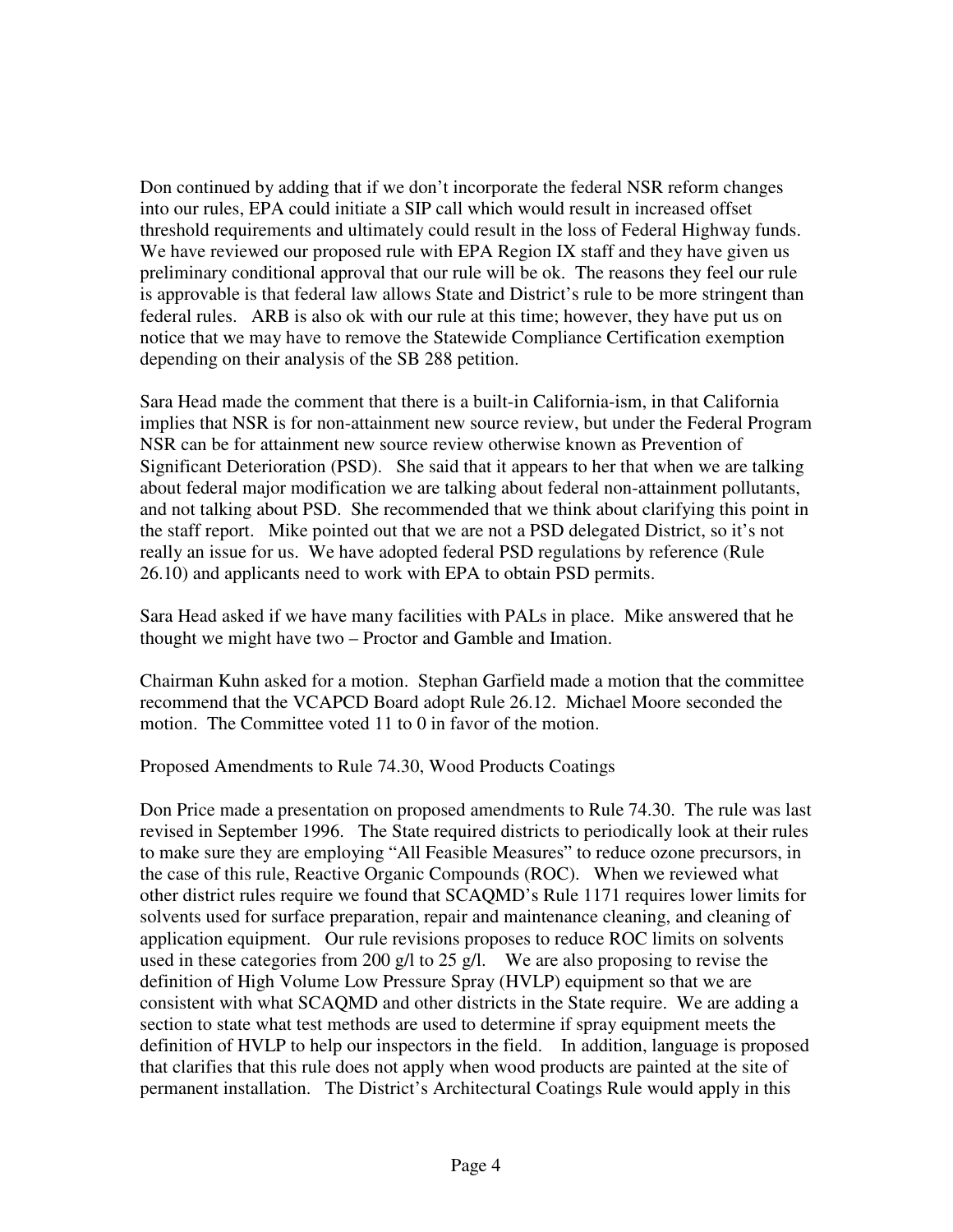case. The rule changes will go into effect 90 days after adoption to give facilities time to come into compliance. The rule changes have been determined to be cost effective. Alternative products are available that cost from \$702 to \$6,564 per ton of ROC reduced. The District maintains a Best Available Control Technology (BACT) cost effectiveness guideline of \$18,000 per ton of ROC reduced. This cost increase is well below the District's cost effectiveness threshold. Alternative products are readily available in the marketplace. Don reviewed some background as to why we are considering keeping the current rule exemption for musical instrument manufacturers. Information has been provided by several facilities showing that they cannot obtain compliant products that meet their manufacturing specifications. The District is currently reviewing the information to verify the claims. The estimated ROC reduction that will occur as a result of the proposed rule amendments is .83 tons.

Mr. Michael Moore asked if there have been problems as a result of SCAQMD eliminating the exemption for wooden musical instrument manufacturers in their jurisdiction. In other words, if they have done it why can't we do it? Don answered that he had some information that the smaller manufacturers may not be complying with the rule requirements while a large manufacturing facility called Fender Classic Guitars has installed emission controls in order to meet the rule requirements. Don reiterated that we are in the process of reviewing the data provided by our local instrument manufacturers to verify that there are no compliant products available for purchase.

Mr. Keith Moore asked a series of questions about the amount of ROC reduced from the changes proposed in the rule and commented on how small the reduction actually is – less than a ton. Mike Villegas commented that this is typical with rule amendments the District makes today, that we have done almost everything we can to regulate stationary source emissions and now we have to rely on other agencies to do their part to reduce emissions from the sources we don't have the authority to regulate.

Mr. Keith Moore asked why acetone is not considered an ROC? Mike answered that's because it is not reactive – it does not combine well in the atmosphere with nitrogen oxide to form smog or ozone. It's in the non-reactive category.

Mr. Keith Moore asked why we are not reducing the thresholds for wood refinishing products listed in the rule. Don answered that he found information late in the rule making process that indicates that we might be able to reduce the levels in the current rule, but we need to do more research. This will be looked at in the next rule review period.

Chairman Kuhn asked for a motion. John Proctor made a motion that the Committee recommend that the VCAPCD Board adopt the proposed rule amendments. Hugh McTernan seconded the motion. The Committee voted 11 to 0 in favor of the motion.

# IX. **Adjournment**

The meeting was adjourned at approximately 9:30 pm.